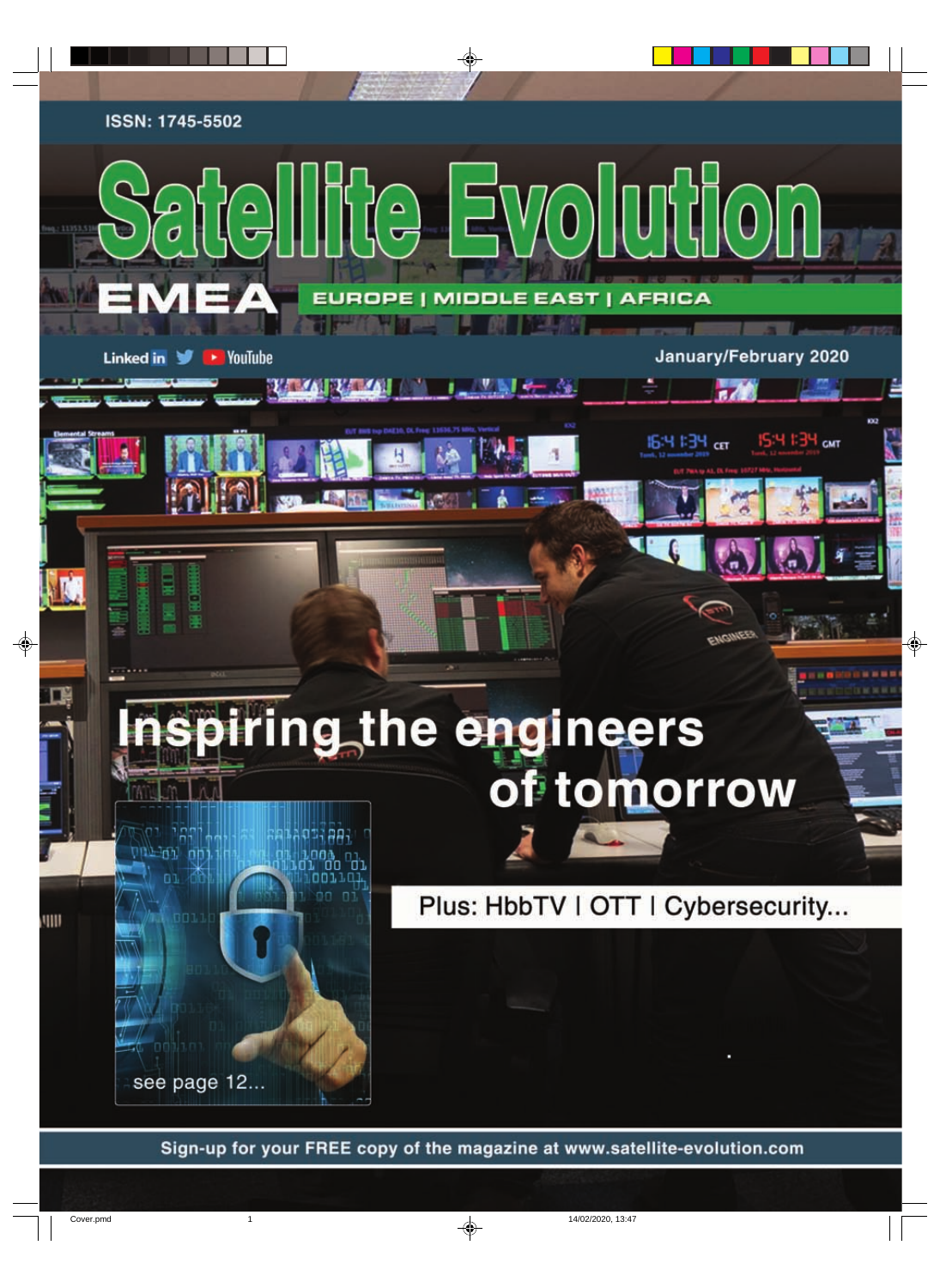



# **Electronically steered antenna terminal makes headway in support of in-flight connectivity**

Electronically steered antennas (ESA) are seen as the answer to the mobility connectivity challenges of the future as increasingly large numbers of MEO and LEO constellations come online. Gilat demonstrates the first-ever in-flight operation on commercial aircraft over Ka-band, as outlined by Doreet Oren, Director Product Marketing & Corporate Communications at Gilat Satellite Networks.

**On 11 December 2019, Gilat Satellite Networks** became the first in the industry to successfully achieve in-flight connectivity (IFC) using an electronically steered antenna (ESA). The flight, which took place on a Honeywell Boeing 757 commercial test aircraft, demonstrated full gate-to-gate connectivity over the Ka-band capacity of Telesat's Telstar 19 VANTAGE GEO HTS satellite.

The 18 passengers, which included Gilat, Honeywell, and Telesat engineers, were part of a barrier-breaking test that successfully demonstrated broadband connectivity throughout the flight enabled by Gilat's ESA terminal. The passengers on board concurrently used broadband applications, including streaming 4K and Full HD YouTube videos, surfing the web, and listening to streaming music services. In addition, with the flight cruising at 37,000 feet, a high-quality live-streaming video call was conducted from somewhere over the Caribbean Sea to Gilat's North American offices. Impressively, the ESA demonstrated broadband connectivity with download speeds of 21.8Mbps and upload speeds of 8Mbps.

Passengers were able to remain connected from the time they left the gate until the plane landed several hours later,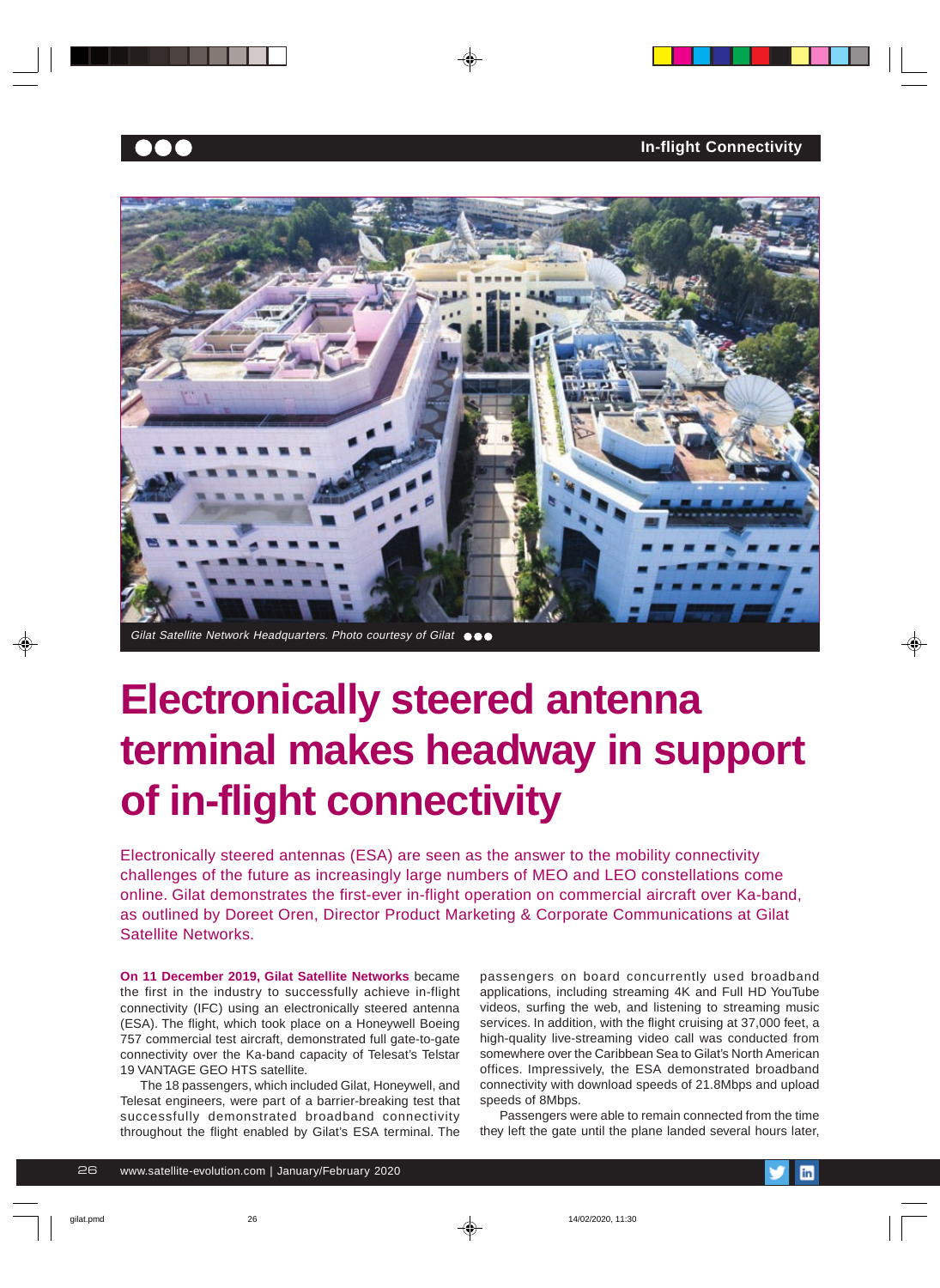

including during takeoff and landing. Connectivity was uninterrupted by bank turn manoeuvres, repeated triangular flight paths, rain on the ground, in-air turbulence, and flying in and out of beams.

#### **Taking IFC to the next level**

Recognizing the limitation of on-the-move antennas, Gilat's team developed and successfully deployed the world's first electronically steered antenna (ESA) flying on a commercial aircraft over Ka-band. The ESA doesn't have moving parts, which reduces the risk of mechanical failure to nearly zero. Its construction allows for faster beam tracking performance than the mechanical on-the-move antenna, and it features full electronic beam steering and a flat panel with an extremely low profile.

While the plane is in motion, the ESA system steers the beam electronically and maintains simultaneous receive and transmit tracking of the satellite. The new ESA technology is more adept at handling fast changes in either the moving platform, in this case the plane, or with the target satellite. For instance, it can handle fast beam switching, as well as continue to track both LEO and MEO satellites as the plane continuously moves across the sky. It can also switch between GEO/LEO/MEO satellites in an instant.

As demonstrated during the test flight, passengers were able to maintain their Internet connections regardless of external forces. Rain, manoeuvres, flight paths, turbulence and flying in and out of beams were unable to disrupt the passengers' online experience. Throughout the flight, the user experience remained unchanged, as HD videos continued to stream throughout the flight.

## **The importance of IFC ESA on non-Geostationary orbit (NGSO) constellations**

 ESA technology is particularly important to connect with lower-orbiting, next-generation, NGSO constellations. These lower orbiting LEO and MEO constellations while being the solution to latency-sensitive applications pose further tracking challenges on the tracking terminal.

NGSO satellites are continuously orbiting the planet, and not maintaining a constant geolocation overhead, such as GEO satellites. In the case of LEO constellations, a single satellite may be seen overhead for a few minutes at a time. Hence the constellations are made of tens of such satellites for MEO and hundreds and even thousands for LEO, with the antenna needing to switch between the dawning one and the rising one, many times during the flight. These satellites are naturally in opposite beam looking locations for the antenna. The ESA terminal switches between two beams instantaneously, with no mechanical limitations to the switching time. Therefore, it can switch between two orbiting LEO satellites immediately and negate the interruption.

#### **Inside the ESA technology**

Gilat installed its industry-leading IFC modem and the latest generation of its phased-array innovative ESA terminal into the Honeywell plane.

The Ka-band RFIC chipset is the core building block in



Gilat achieves ESA industry milestone  $\bullet \bullet \bullet$